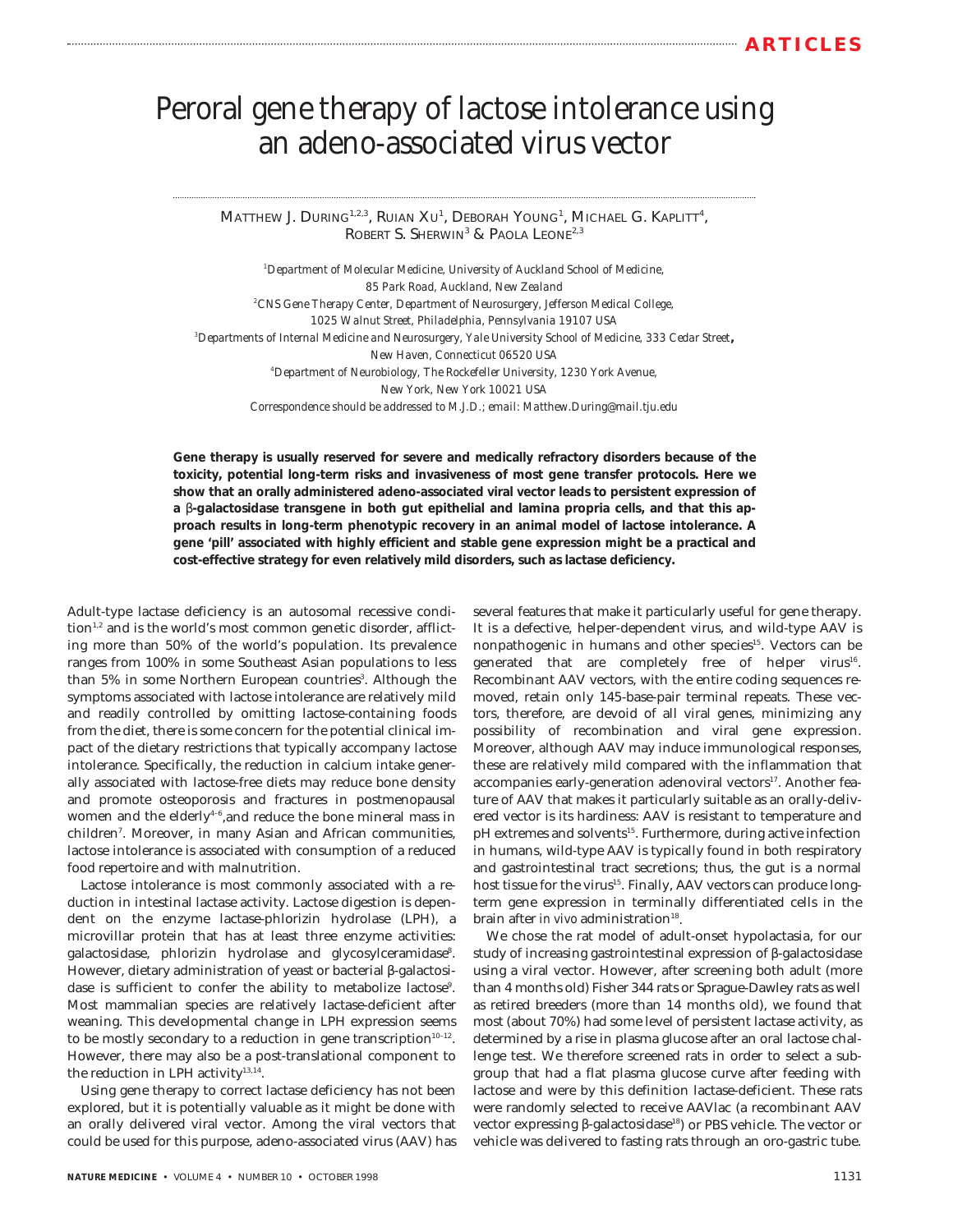# **ARTICLES**



**Fig. 1** RT–PCR analysis of total RNA extracted from the proximal intestine from a rat at 3 days and at 6 months after peroral delivery of AAVlac. Lane 1, DNA base-pair ladder (sizes indicated along left margin); lanes 2 and 3, mRNA extracted from rats treated with AAVlac at 3 days and at 6 months, respectively; lanes 4, 5 and 6, mRNA extracts from lungs, gonads and kidneys of a rat treated with AAVlac, at 3 days after treatment; lane 7, positive control (lacZ mRNA extracted from *E. coli*)*;* lane 8, negative control (no reverse transcriptase). Amplification of the lacZ cDNA with this set of primers should generate a 219-bp fragment, consistent with that found for the positive control and lanes 1 and 2 (lower arrow). β*-*actin cDNA served as an internal control for the PCR reactions (upper arrow).

Rats were allowed to recover and given a regular rat chow diet. At 1 week and again at 4 months after AAVlac administration, rats were challenged with an oral lactose load, and their plasma glucose samples were measured. Rats were also fed a lactose-only diet for 2 weeks after the lactose challenge test at both time points (1 week and 4 months after treatment). Body weights were monitored immediately before lactose feeding began as well as on days 7 and 14 of the diet. These rats were analyzed at 6 months after gene transfer. Other groups of rats were used for additional analyses of gene and protein expression; these included rats dosed with AAVlac or the control vector AAVluc (expressing luciferase). These rats were studied at 3 hours, 6 hours, 3 days and at 1 month after treatment.

## **AAV vector transduction of gut**

In a subgroup of rats, AAVlac mRNA expression was determined using RT–PCR at 3 days and again at 6 months after administration of vector or PBS and control vector (AAVluc). Of those tested, none of the PBS control rats  $(n = 4)$  or rats treated with AAVluc  $(n = 4)$  had a positive RT–PCR signal, whereas all those treated with AAVlac were positive for lacZ mRNA (*n* = 4). Moreover, analysis of other organs using PCR showed the vector DNA did not disseminate beyond the gastrointestinal tract (Fig. 1). Expression of the AAVlac protein product *E. coli* β-galactosidase in the gastrointestinal tract was determined using X-gal histochemistry in conditions specific for the bacterial enzyme that do not show endogenous mammalian β-galactosidase activity. Rats underwent X-gal histological analysis at many timepoints (*n* = 7 at 6 months; *n* = 4 at 1 month; *n* = 15 at 3 days; *n* = 12 at 6 hours; and *n* = 4 at 3 hours). No X-gal staining was found in the gastrointestinal tract in the first 3 hours after AAVlac administration. However, within 6 hours after treatment, clear blue (X-gal positive) cells were seen in a characteristic distribution with strongest staining in the lamina propria (Fig. 2). We counted cells positive for X-gal to generate quantitative data on protein expression and the transduction efficiency of the oral administration of AAVlac. Within 6 hours after treatment, 18% of lamina propria cells were transduced; this remained stable with 19% at 3 days and was still persistent at 17–19% at 1 and 6 months after treatment. The total number of lamina propria cells transduced ranged from 8 million to 13 million at each time point. This represents a transduction efficiency of about 10% based on the dose of AAV vector administered. High-power magnification of the gut sections showed faint X-gal staining in the epithelial cells. This was confirmed with immunohistochemistry with a

monoclonal antibody specific to the *E. coli* β-galactosidase followed by fluorescence detection. At 3 days after vector administration, there was localization of the enzyme in the lamina propria and on the luminal surface of the epithelial cells in the intestinal brush-border in most cells (Fig. 3). By 1 month after treatment, the total number of epithelial cells immunoreactive for *E. coli* β-galactosidase was reduced (over 90%), although βgalactosidase immunofluorescence was obtained at this timepoint, with the protein present throughout the cell (Fig. 4). The highest levels of expression were in the stomach, duodenum and proximal jejunum. No staining was observed in the large bowel. In rats treated with the control recombinant AAV vector AAVluc, X-gal-positive cells and cells immunofluorescent for β-galactosidase were not observed (Figs. 2,3 and 4).

#### **Effect on weight and lactose metabolism**

Administration of AAVlac did not affect the weight-gain or behavior of any rats fed regular rat chow. However, both groups, rats treated with AAVlac  $(n = 7)$  and those treated with PBS  $(n = 7)$ 7), lost weight when fed a lactose-only diet beginning one week after oral vector administation (Fig. 5*b*). During the first week of this diet, this weight loss was similar in both groups, reflecting reduced food intake. However, in the second week, the groups were easily distinguishable in their weight loss: The rats treated with AAVlac had no further weight loss, whereas the rats treated with PBS continued to lose weight at the same rate as during the first week. At 2 weeks after beginning the lactose-only diet, the AAVlac group weighed  $314 \pm 6$  grams, whereas the rats treated with PBS rats weighed 264 ± 6 grams (*P* < 0.001). Moreover, after an acute lactose challenge on day 7, immediately before beginning the lactose diet, the rats treated with AAVlac had a significant elevation in plasma glucose from  $114 \pm 4$  mg/dl to  $130 \pm 3$ mg/dl  $(P = 0.013)$ , whereas rats treated with PBS had an essentially flat plasma glucose curve (Fig. 5*a*).



**Fig. 2** X-gal staining in gut sections of a control rat treated with AAVluc (*a*) and a rat treated with AAVlac after 3 days (*b*) and 6 months (*c*); images at low magnification. Lamina propria (*d* and *e*) and epithelial layer (*f* and *g*) from control rats (*d* and *f*) and rats treated with AAVlac (*e* and *g*) show X-gal positive cells in the lamina propria and light staining at the epithelial brush border (*g*) that was not evident in controls; images at high magnification. Scale bar represents 200 µm for *a*–*c* and 33 µm for *d*–*g*.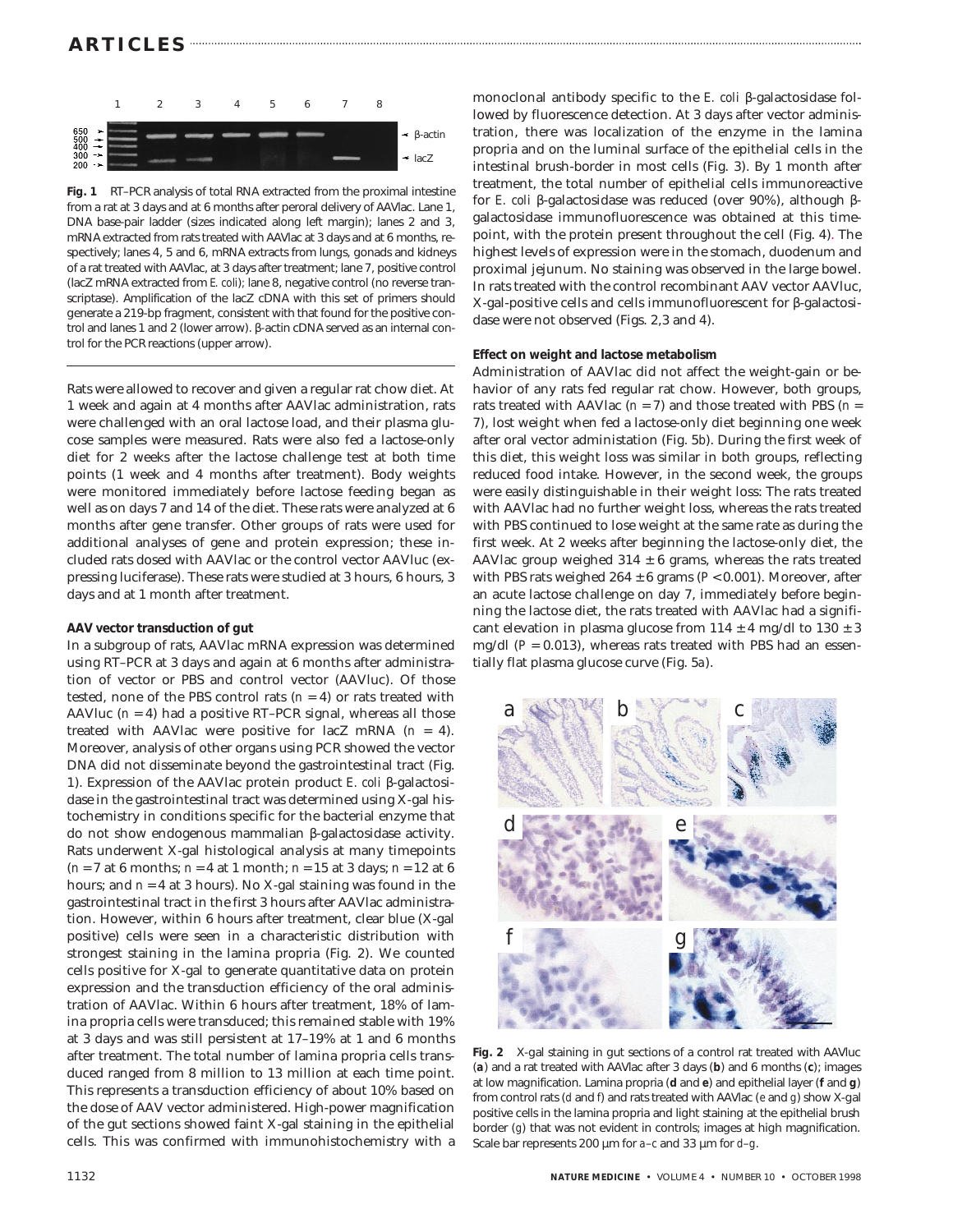

**Long-term phenotypic effects**

Groups of rats  $(n = 7)$  were studied for 6 months after a single oral treatment with the vector. Rats treated with AAVlac behaved normally and gained weight at a rate indistinguishable from that of the PBS controls. At 4 months after vector administration, these rats were re-challenged with a lactose load and then fed a lactose-only diet again. As with the challenge during the first week after administration, the rats treated with AAVlac had a rise in plasma glucose, from  $115 \pm 4$  mg/dl to  $127 \pm 4$ mg/dl (*P* = 0.03), that did not occur in the controls (Fig 6*a*). Furthermore, the rats treated with PBS had persistent weight loss on the lactose diet, whereas the rats treated with AAVlac, as before, were able to maintain body weight during the second week; the final, 14-day weights were  $496 \pm 10$  grams and  $441 \pm 9$ grams in the groups treated with AAVlac and PBS, respectively (*P* = 0.002; Fig. 6*b*).

## **Discussion**

This study demonstrates the feasibility of administering an AAV vector orally to obtain long-term gene expression in the gastrointestinal system. There was persistent and stable expression evident for 6 months, and phenotypic correction could be

**Fig. 4** *a*, Propidium iodide staining showing lamina propria (lp) and epithelial (e) cell layers from the proximal jejenum from a rat treated with AAVlac,1 month after vector administration **[AUTHOR: OK?]**. *b*, Double-labelling with β-galactosidase immunohistochemistry and fluorescence detction showed β-gal immunoreactivity still localized mainly in the lamina propria and in various epithelial cells (arrows in *c*). *c*, A combination of the images from (*a*) and (*b*). Images (high magnification) of propidium iodidestained lamina propria (*d*) and epithelial layer (*f*) from a control rat treated with AAVluc showed no corresponding β-galactosidase immunofluorescence (*e* and *g*). Scale bar represents 40 µm in *a*–*c* and 19 µm in *d*–*g*.

**Fig. 3** Propidium iodide staining (*a* and *b*) combined with β-galactosidase immunohistochemistry (*c* and *d*) showing the lamina propria (lp) and epithelial layers (e) from a control rat (treated with AAVluc) (*a*) and a rat treated with AAVlac (*b*) 3 days after vector administration. Many cells immunoreactive with β-galactosidase within the lamina propria and a band of immunoreactivity at the epithelial brush border were found in sections from the rat administered AAVlac (*d*) and not in the control rat (*c*). Images (high magnification) of the lamina propria (*e*–*g*) and epithelial layer (*h*–*j*) shown in (*b*), with combined labels in (*g*) and (*j*). Arrows point to the luminal border of the epithelial cells. Scale bar represents 43 µm in *a*–*d* and 25 µm in *e*–*j*.

shown for at least 4 months. In normal rats, intestinal LPH expression occurs in the enterocytes with the protein transported to the brush border. The expression of β-galactosidase in our study differed in that it was most apparent in the lamina propria; however, expression was also observed in epithelial cells, with high-powered immunofluorescence confocal microscopy showing localization of the protein at the brush border, consistent with the phenotypic effects observed. As turnover of enterocytes occurs every 3–5 days, the expression we observed at 1 month indicates that progenitor cells lying within the crypts were transduced. The almost complete transduction of proximal intestinal epithelial cells at 3 days is consistent with progenitor cell transduction. As early as 6 hours after AAVlac administration, high levels of gene expression were observed within the lamina propria, a finding consistent with the function of M cells in the gut. M cells are specialized gut epithelial cells scattered throughout the intestine, but most concentrated overlying Peyers patches and clusters of immune cells<sup>19</sup>, that scavenge foreign proteins, viruses and bacteria, and rapidly (within 3 hours) transport these foreign agents to the immune cells within the lamina propria. The early expression of vector encoded β-galactosidase within the lamina propria is consistent with this pathway. The main phenotypic effect of AAVlac administration here was the rats'

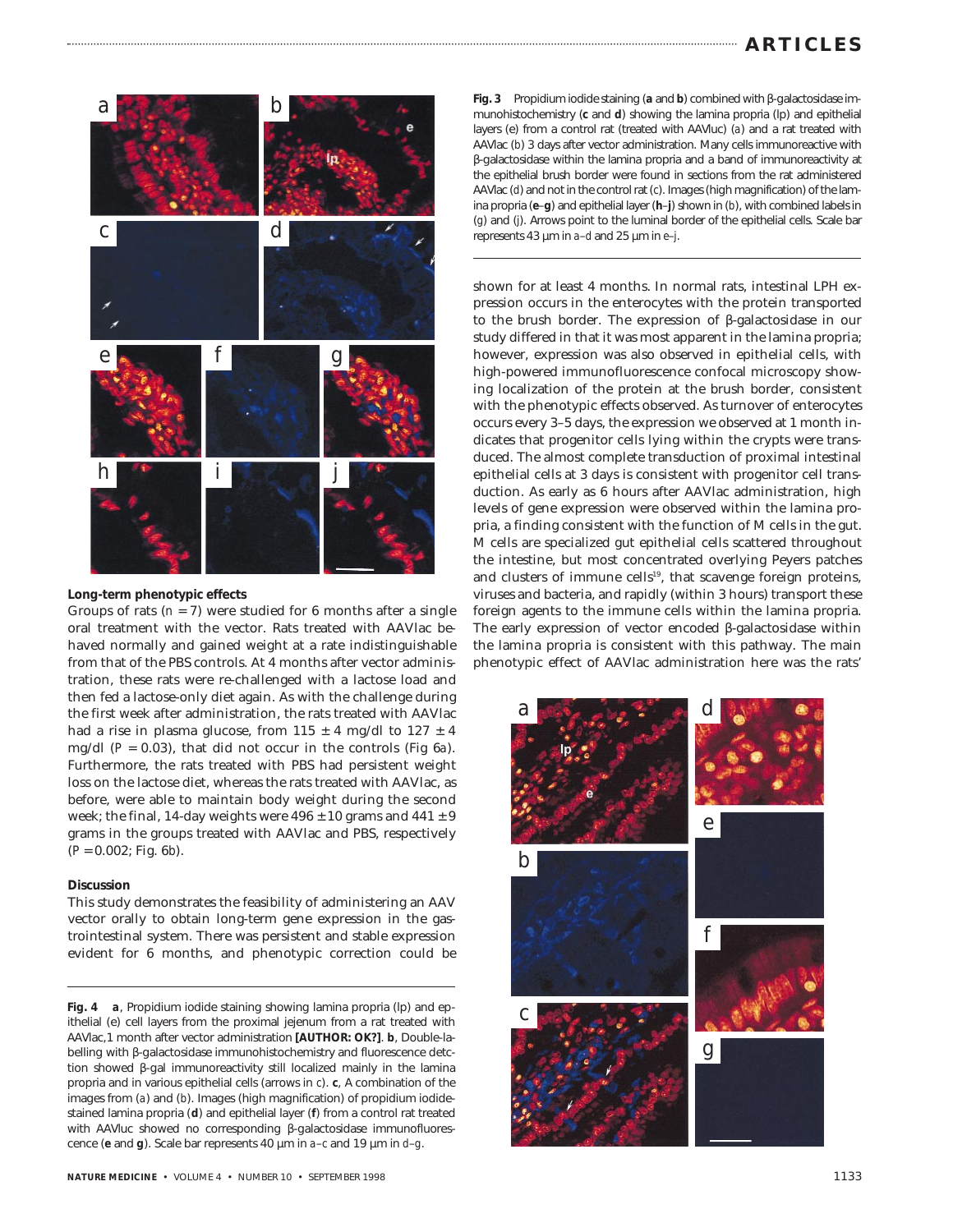# **ARTICLES**

**Fig. 5** Plasma glucose and body weight after an acute lactose challenge and a lactose-only diet. *a*, Change in plasma glucose after the ingestion of lactose in rats fasted overnight. Rats were analyzed 1 week after AAVlac ( $\Box$ ) or PBS ( $\Box$ ) administration. \*, *P* = 0.013, AAVlac compared with PBS for the 30-minute post-lactose, plasma glucose level (ANOVA with repeated measures and post-hoc Tukey's test). *b*, Body weights at baseline and 1 week and 2 weeks after a 14-day lactose-and-water diet. The diet began 1 week after oral AAVlac ( $\overline{\phantom{a}}$ ) or PBS ( $\overline{\phantom{a}}$ ) treatment. At 2 weeks, the AAVlac group is significantly heavier than the PBS group (\*, *P* < 0.001).

ability to metabolize lactose well enough to generate a significant rise in plasma glucose after an oral challenge. This result indicates that the β-galactosidase expression levels obtained were sufficient for efficient lactose metabolism. This is also consistent with the clinical use of adding exogenous β-galactosidase to lactose-containing milk to enable metabolism of the milk sugar. The other phenotypic effect of AAVlac administration was that rats maintained weight in the second week of a lactose-only diet whereas control rats continued to lose weight throughout the diet. Although both groups of rats ingested the lactose during this period (as demonstrated by the partial emptying of the dishes containing lactose), because of lactose spillage into the rat bedding we were unable to obtain accurate quantitative measures of lactose ingested for all rats. Thus, perhaps the control group, which continued to lose weight steadily throughout the 2-week period, simply did not eat the lactose. This is unlikely to explain the continued loss, as both groups were observed feeding over this period, with the control rats showing additional evidence of ingestion by partially emptying the lactose containers as well as by having the characteristic feces pellets that were not well formed with a high moisture content. Thus, despite the ingestion of the lactose diet, control rats probably were unable to metabolize the lactose consistent with a lactase deficiency state.

This vector and route of administration may have additional clinical potential beyond gut-enzyme gene therapy. The gut antigen presenting cells in the lamina propria effectively help generate systemic immune responses and are a target for vaccine development<sup>20</sup>. Oral AAV vectors may have potential for immunization similar to that of salmonella vectors<sup>21</sup>. The 6month expression in the well vascularized gut lamina propria also indicates this route may be applicable for stable and persistent protein replacement, particularly when release into the portal circulation is desired. The 6-month duration of expression is consistent with AAV-mediated gene transfer in muscle, where a similar expression cassette led to transgene protein expression to 24 months $17$ .

Here we have demonstrated that a single peroral administra-



tion of an AAV vector can result in persistent expression and long-lasting phenotypic correction in a rodent model of hypolactasia. Our data indicate that a 'gene in a tablet' or a 'genetic pill' strategy using AAV vectors might be useful for a broad range of conditions. Moreover, the lack of toxicity and non-invasiveness of this approach should render oral AAV vectors as a palatable choice compared with current pharmacological treatments.

## **Methods**

**Animals**. Rats used for the lactase-deficiency screening and lactose-challenge tests were obtained from Yale University School of Medicine, and studies were approved by the Animal Care and Use Committee. Additional rats used for the protein expression studies were obtained from the Animal Resources Unit, University of Auckland School of Medicine, and studies were approved by the Animal Ethics Committee.

**Screening of lactase-deficient rats**. Adult (more than 4 months old), male Fisher 344 rats were screened using an oral lactose challenge. Rats were fasted overnight. On the morning of the test, a baseline, fasting plasma glucose level was obtained from tail vein blood. The rat was then administered lactose orally, as a 25% lactose solution, and the plasma glucose was again measured in a tail-vein blood sample 30 minutes later. Plasma glucose was measured using a Beckman Glucose Analyzer II as described<sup>22</sup>. Rats with increase in plasma glucose of greater than 5 mg/dl were excluded from further study.

**Generation of AAVlac**. The AAV plasmid pAAVlac was created as described<sup>18</sup> from the parent plasmid pSub201. Recombinant AAVlac virus was generated using the helper-free packaging system described<sup>16</sup>, with minor modifications. Both pAAVlac and the helper plasmid pAd/AAV (which contains both the *rep* and *capsid* opening reading frames of AAV flanked by adenovirus terminal repeats, but lacks the inverted terminal repeat of AAV) were transfected into 293 HEK cells using calcium phosphate. At 24 hours after transfection, the 293 cells were infected with adenovirus dl309 (obtained from T. Shenk, Princeton University, New Jersey) at an MOI of 5. At 48 hours after infection, the viruses (both dl 309 and recombinant AAV) were harvested using sonication. The crude extract was heat-inactivated and then purified using ammonium sulfate followed by double-cesium banding, and dialyzed against phosphate buffered saline and further concentrated. The control vector AAVluc (expressing luciferase) was packaged using the same protocol. All vector stocks were assayed for adenovirus con-

**Fig. 6** *a*, Change in plasma glucose after ingestion of lactose in rats fasted overnight, which were challenged 120 days after a single peroral dose of AAVlac ( $\rightarrow$  ) or PBS ( $\rightarrow$ ). \*, *P* = 0.03. **b**, Body weights at baseline and 1 week and 2 weeks after a 14-day lactose-and-water diet. The diet began 120 days after oral AAVlac  $($ <sup>-++</sup> ) or PBS  $\left(\begin{array}{cc} \sqrt{2} \\ \end{array}\right)$  treatment.  $^*$ ,  $P = 0.002$ .